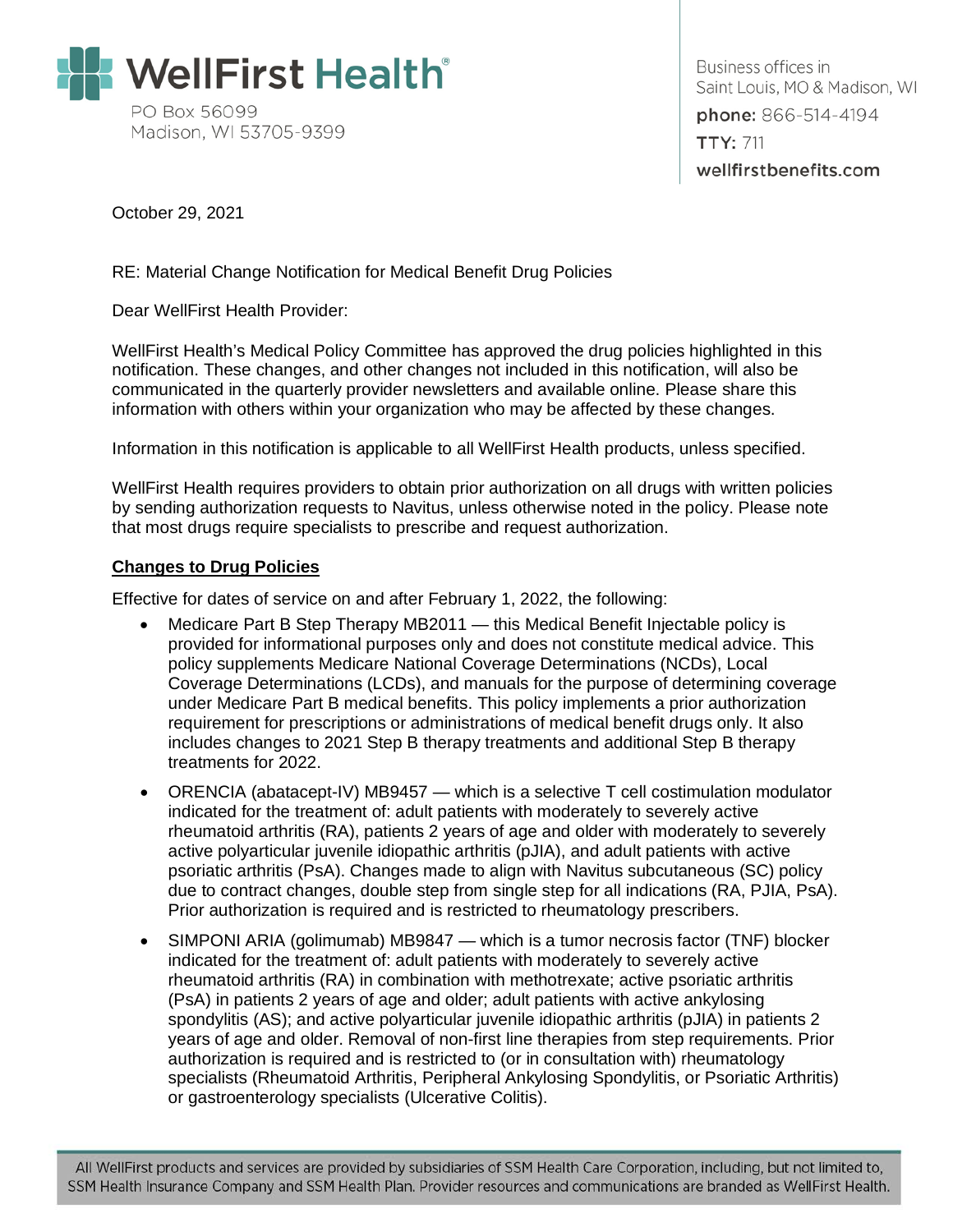Effective for dates of service on and after April 1, 2022, the following:

• FLOLAN-epoprostenol-REMODULIN-treprostinil MB1934 — FLOLAN, which is a prostaglandin (a hormone-like substance that occurs naturally in the body) used to treat pulmonary hypertension. REMODULIN, which is a prostacyclin mimetic indicated for: Treatment of pulmonary arterial hypertension (PAH; WHO Group 1) to diminish symptoms associated with exercise and patients who require transition from epoprostenol, to reduce the rate of clinical deterioration. Adoption of Navitus Policy and only generic approvable through authorization, brand Remodulin not covered. Prior authorization is required for generic and be prescribed by, or in consultation with, a cardiologist or pulmonologist.

## **New Drug Policies for Medicare Advantage**

Effective for dates of service on and after February 1, 2022, the drug policies listed below, currently applicable to Commercial products, will also apply to Medicare Advantage products:

- Medically Administered Oncology Products, MB2112
- ACTHAR GEL (repository corticotropin injection), MB2103
- ADAKVEO (crizanlizumab), MB2003
- BENLYSTA (belimumab), MB1820
- ZULRESSO (brexanolone), MB1939
- CRYSVITA (burosumab-twza), MB1831
- ERWINAZE (asparaginase erwinia chrysanthemi), MB1919
- EVRYSDI (risdiplam), MB2111
- FLOLAN-(epoprostenol) REMODULIN (treprostinil), MB1934
- GAZYVA (obinutuzmab), MB9451
- GIVLAARI (givosiran), MB2001
- IMFINZI (durvalumab), MB1828
- KEYTRUDA (pembrolizumab), MB1812
- KRYSTEXXA (pegloticase), MB2113
- SPINRAZA (nusinersen), MB9949
- SCENESSE (afamelanotide), MB2002
- TEPEZZA (teprotumumab-trbw), MB2005
- TROGARZO (ibalizumab), MB2014
- ULTOMIRIS (ravulizumab), MB1902
- ZEPZELCA (lurbinectedin), MB2015
- OXLUMO (lumasiran), MB2125
- BLENREP (belantamab mafodotin-blmf), MB2012
- VYEPTI (eptinezumab-jjmr), MB2120
- Alpha- 1 Antitrypsin Inhibitor, MB9446
- Mepsevii (vestronidase alfa-vjbk), MB2119

## **Medical Benefit Drug Policies**

Prescribers are encouraged to track changes and review policies in their entirety. Medical benefit drug policies are accessible online via the WellFirst Health Document Library at [wellfirstbenefits.com/document-library](https://wellfirstbenefits.com/document-library) or by visiting [wellfirstbenefits.com](https://wellfirstbenefits.com/) and following the stepby-step instructions below:

- Select **Providers,** and then **Overview**.
- Navigate to **Manuals** and click **Go to manuals**.
- Enter the drug name or the numerical digits of the assigned policy number (e.g. entering 1234 of the medical benefit policy number MB1234) in the **Search for** field to find the full catalog of drug policies.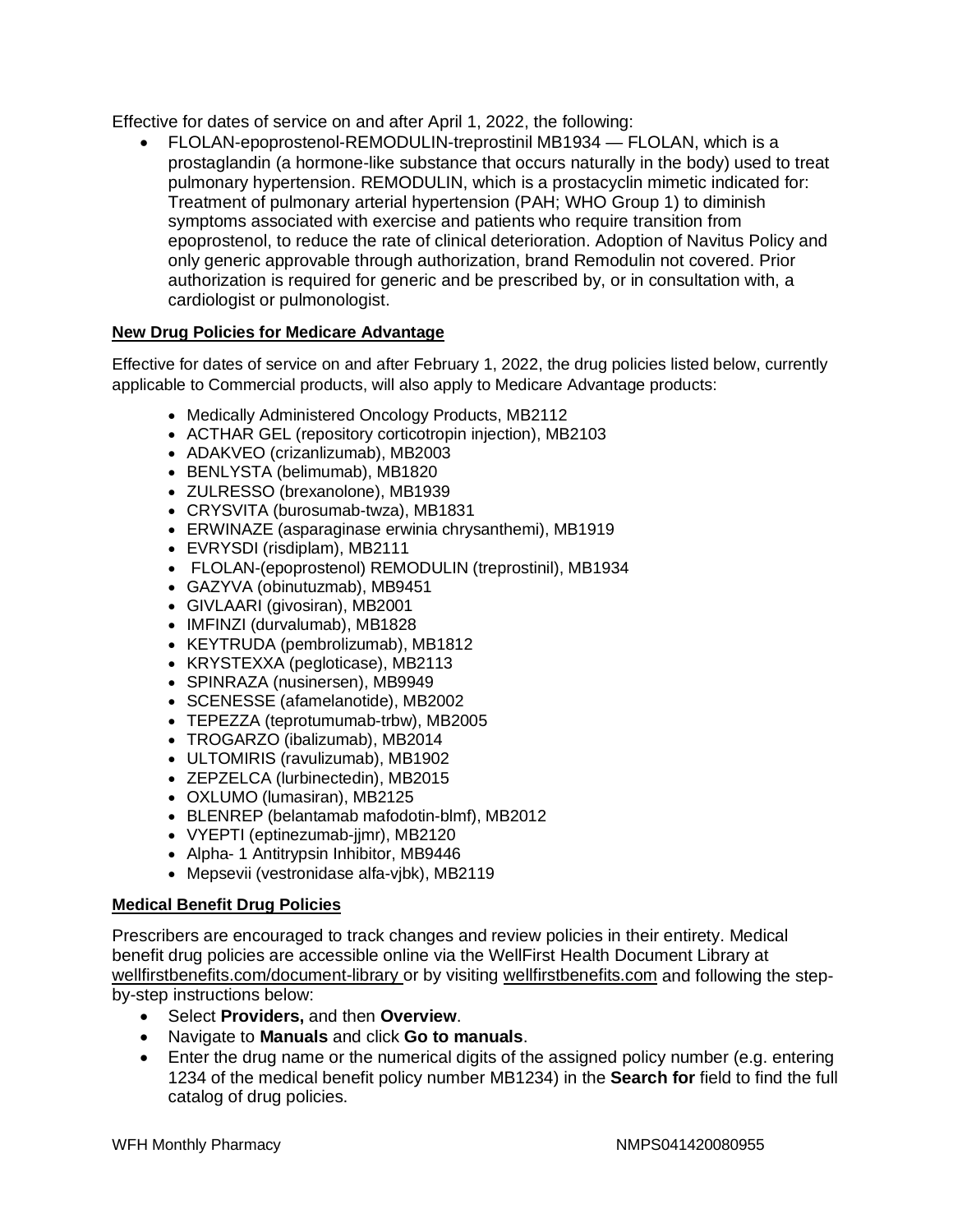Criteria for pharmacy benefit medications may be found on the associated prior authorization form located in the Provider Portal.

Please email any questions to DHPPharmacyServices@deancare.com.

Sincerely,

WellFirst Health Pharmacy Services